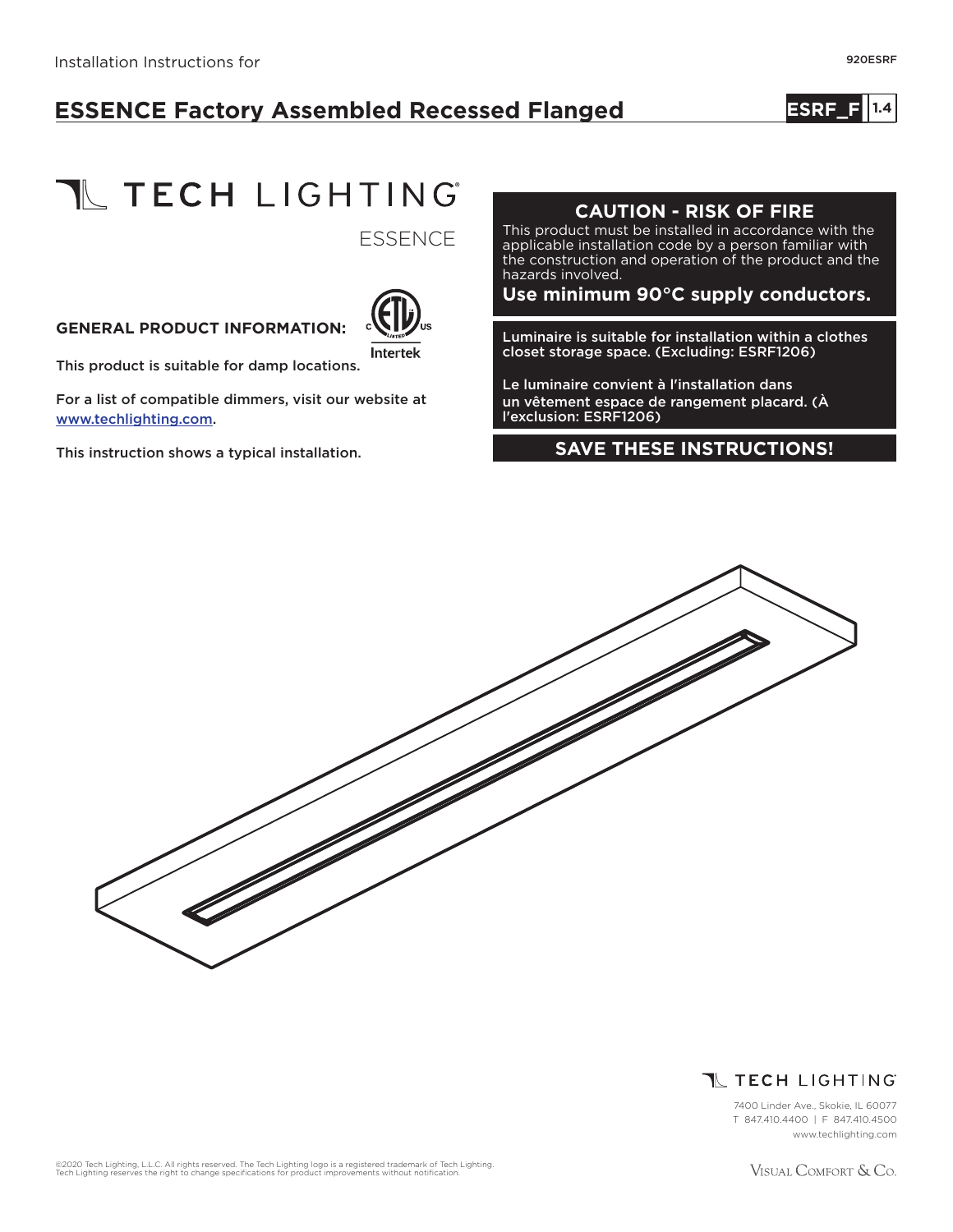# **Connect Multiple Segments**

**WARNING: When connecting multiple segments it is important, to make sure the system is not connected to the power supply. This is to prevent any potential shorts while making the necessary connections. NOTE: Fully assemble the run before mounting. Assistance by another installer will be required. 1C**

**NOTE: If only installing one fixture, skip to section 2.**



1 On a housing that has a connector at its end, slide the joiner into the housing's extrusions and secure in place by tightening the #4-40 set screw on top with a 0.050" Allen wrench.



Before assembling, peel back the lens 6-8" to expose **2** the connector.

**3** Insert the connecting segment at an angle into the previously installed segment making sure to slide joiner into the fixture's extrusions.

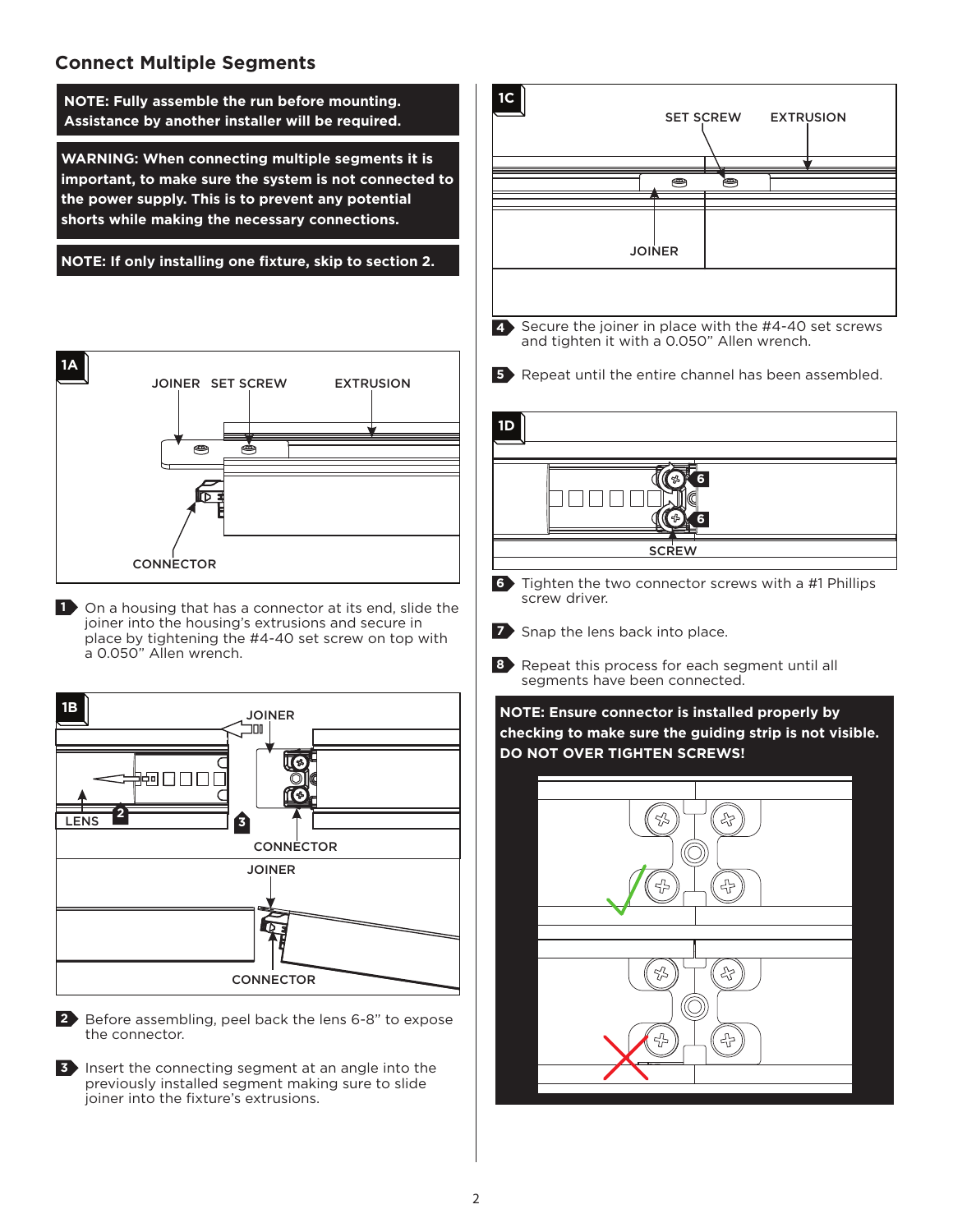#### **Create the Pocket/Slot**

**ensure a perfect fit, measure the fixtures on site.**

**NOTE: (For Drywall)When installing between joists (parallel with joists) allow a minimum of 1.5" (38 mm) clearance between the center of the fixture and studs. In this installation, the fixture cannot be mounted directly over a joist. When installing perpendicular to joist, the mounting clips may be adjusted so they do not interfere with the joists.**